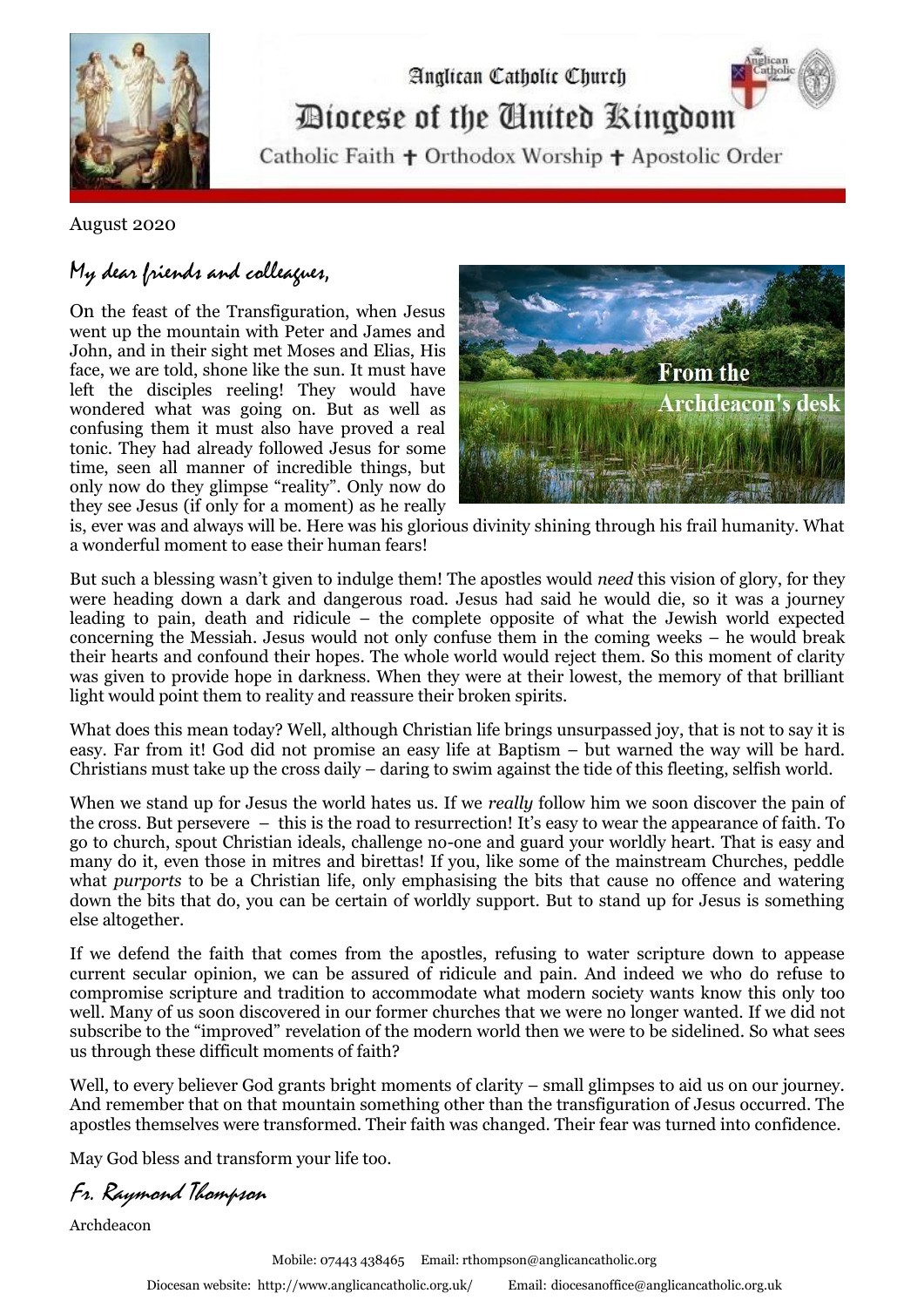## *E.J. Bicknell on Anglican Orders (first published in 1919)*

The validity of our orders has constantly been denied by theologians of the Church of Rome on various grounds. The earliest and simplest line of attack was to assert that the line of succession had been broken. An absurd story commonly known as the 'Nag's Head fable' was fabricated. This alleged that Archbishop Parker was not duly consecrated, but underwent a mock ceremony at the Nag's Head Tavern in Cheapside. This has long been abandoned by serious Roman controversialists, though traces of it still linger among the ignorant. A second attempt was made to show that Bishop Barlow, who was the principle consecrator of Parker, was himself never rightly consecrated. This objection too has failed. Three other bishops took part in the consecration, and we are told all laid their hands on his head and said the words. The position of Barlow did not really, therefore, affect the validity of the act. But there is no reason whatever to doubt Barlow's own consecration. It may also be observed that even if the English church had lost her orders in the time of Elizabeth, she would have recovered them later through Laud. At the consecration of Laud there met not only the English but also the Irish and Italian lines of succession. All the bishops who survived in 1660 had been consecrated by Laud. As we shall see in the latest Papal pronouncement on our orders, the historical arguments are all tacitly dropped.

A second line of attack has been to argue that our orders are invalid owing either to 'insufficiency of form' or 'lack of intention'. These two arguments are closely connected, but ought to be kept distinct.

(a) As to 'insufficiency of form'. The Ordinal used in the consecration of Archbishop Parker was that of Edward VI, to which our Article refers. It has been maintained that the form of consecration and of ordination contained is invalid, on the ground that in the words that accompany the laying on of hands the archbishop was directed to say 'Take the Holy Ghost and remember that thou stir up the grace of God which is on thee by the imposition of our hands, etc.' In the revision of 1661 the words were expanded into their present form 'Receive the Holy Ghost for the Office and Work of a Bishop in the Church of God, now committed unto thee by the Imposition of our hands; In the Name of the Father, and of the Son, and of the Holy Ghost. Amen. And remember, etc.' It has been argued that the earlier form was insufficient because the particular order was not specified, and indeed, that this insufficiency was felt by the Church of England is proved by the subsequent emendation. This argument is not very strong. The quotation from 2 Tim. 1.6 is sufficient to show that the office to which the words refer is the same as that to which S. Timothy was himself consecrated by S. Paul, namely the Episcopate. Nor is there any real doubt throughout the service what is taking place. Further, the Latin Pontifical is equally vague in its language, 'Receive the Holy Ghost', the office for which the Holy Ghost is being given determined by the context. So, too, the form in the Ordinal of Edward VI for the ordination of priests ran originally, 'Receive the Holy Ghost: whose sins thou dost forgive, etc.' In 1661 the words 'for the Office and Work of a Priest in the Church of God, now committed unto thee by the imposition of our hands' were inserted. Here, too, the quotation from Jn 20.23, 'Whose sins thou dost forgive, etc.' fixes the meaning. The insertions of 1661 were probably made in order to rule out the Presbyterian idea that bishop and priest were the same office. They must be viewed in light of contemporary Church history.

A further objection now proved to be unsound must be mentioned. In the Western rite for the ordination of priests there had been introduced a ceremony known as the the 'porrectio intrumentorum'. The bishop presented the candidates for ordination with a paten and chalice, saying, 'Receive authority to offer sacrifice to God and to celebrate Masses as well for the living as for the dead.' This was deliberately omitted in the second Prayer-Book of Edward VI. It was argued, therefore, that this omission rendered the 'form' invalid. In the seventeenth century a school of theologians had come to hold that this particular ceremony, with the words that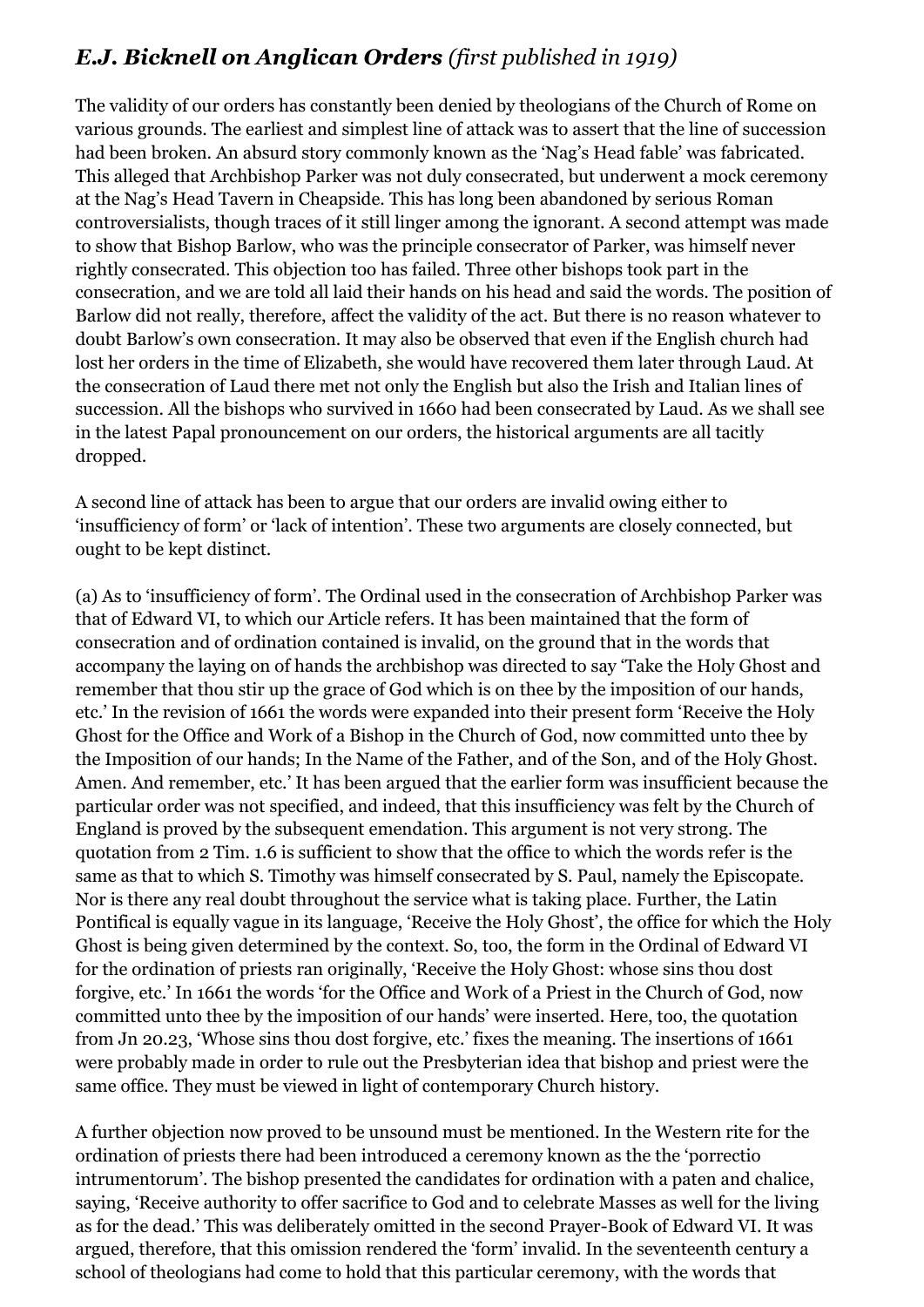accompany it, was the actual matter and form of ordination. In the fifteenth century Pope Eugenius IV, in his letter to this to the Armenians which was appended to the decrees of the Council of Florence, had definitely committed himself to this view. Other controversialists were content to maintain that only certain powers of the priesthood were conveyed through this ceremony. But in the seventeenth century, owing to the researches of the Roman Catholic antiquarian Morinus, it was established beyond all doubt that the ceremony had not existed during the first thousand years of the Church's life. It was purely Western and Roman. If, then, it was essential for a valid ordination, the Church had possessed no valid orders for a thousand years. The objection, therefore, in its old form, fell to the ground.

(b) The opponents of Anglican Orders have therefore fallen back on the charge of 'lack of intention'. This is the argument of the Papal Bull 'Apostolicae Curae' issued in 1896, condemning our orders as null and void. The Pope maintains that the Ordinal of Edward VI and our present Ordinal are not so much absolutely and in themselves inadequate, but that the changes made in them at the Reformation are evidence of a change of intention on the part of the Church. The deliberate omission of any mention of the sacrificing power of the priesthood and of the 'porrectio intrumentorum', which was the visible sign of the conferring of that power, show that the Church of England does not intend to ordain a 'sacrificing priesthood'. Her offices betray a defective idea of the priesthood, and therefore true priests cannot be made by them.

In reply to this charge it has been pointed out that any explicit mention of the sacrificial function of the priesthood is entirely absent from several forms that Rome acknowledges to be valid, including not only the Coptic rite, but the ancient Roman rite. But this hardly meets the objection. It is not at all the same thing never to have had any explicit mention of the sacrificing power of the priesthood, as to have cut it out after such mention has been inserted. In order to defend the action of the Church of England we must go back to first principles. Here, as elsewhere, the Church of England desired to return to antiquity. She appealed against one-sided and perverted medieval ideas to Scripture and primitive tradition. In the later Middle Ages the function of offering the Eucharistic sacrifice had assumed such undue prominence in the popular idea of the priesthood, that there was serious danger of forgetting the ministry of the Word and the pastoral work that belong essentially to the Office. The Reformers rightly desired to recall men to a fuller and better-proportioned view of the ministry. Accordingly, in the Ordinal the comparatively late addition of the 'porrectio intrumentorum' and the singling out of the sacrificial function of the priesthood were omitted. This did not mean that the Church of England in any sense intended to institute, as it were, a new order. The preface to the Ordinal, composed in 1550 and continued in 1552, makes it as clear as human language is able to make it, that she intended to continue those orders which had been in the Church from the days of the Apostles, namely Bishops, Priests and Deacons, in the same sense as they had always existed. When we turn to Scripture we find no stress laid upon the authority given to ministers to celebrate the Eucharist. It is preposterous to suppose that our Lord chose or ordained the Apostles chiefly or primarily to offer the Eucharistic sacrifice. In S. Paul's address to the presbyter-bishops of Ephesus, the stress is laid on the faithful preaching of the Word and the care of the flock (Acts 20.28-31). In the Pastoral Epistles, in the choice of presbyters the emphasis is laid on the possession of qualities of character which are needed for pastoral supervision and teaching (I Tim3.1-7, cp. 5.17, Tit 1.7-9). So S. Peter places in the forefront of the duty of presbyters the general oversight of the flock (I Pet. 5.1-4). In such passages as these there is no explicit mention of the Eucharist. No one can doubt that it was the centre of Christian worship on every Lord's Day, nor that any one of the presbyter-bishops had authority, if need be, to preside. But when we compare the New Testament picture of the presbyters with the modern Roman idea of the priest, we feel the centre of gravity has shifted. So, too, in the early Church, the power to celebrate the Eucharist is not the predominant mark of the presbyter. It is not isolated from his other functions. It is not singled out for special mention in primitive ordinals. It was only during the Middle Ages and as a result of a one-sided view of the sacrifice of the Eucharist that an equally one-sided view of the office of priesthood came to be held. At the